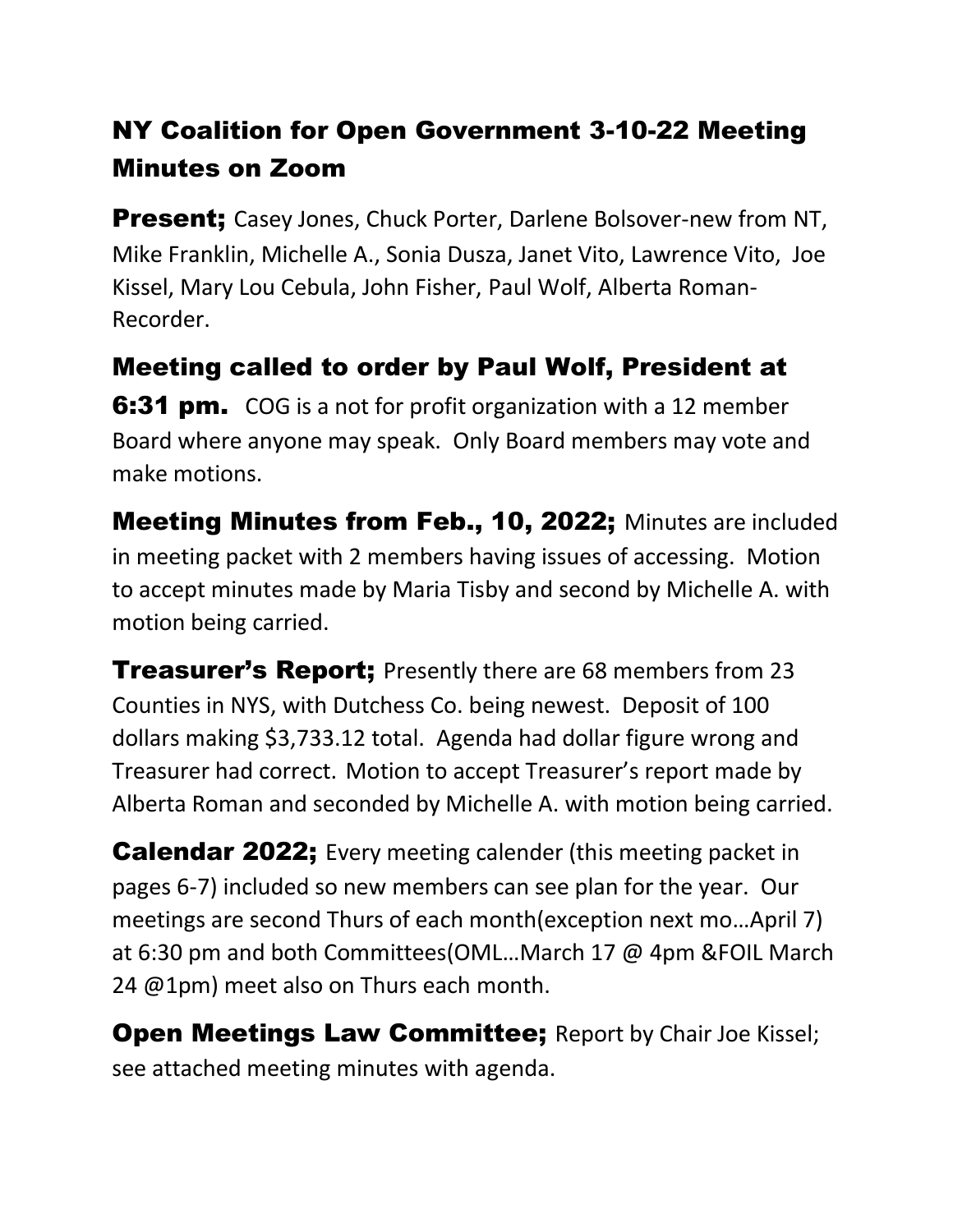Update; Gov. candidates will be invited to appear at end April annual meeting. 55 people responded to poll for attending this forum.

**Ranking**; Priorities listed in minutes attached with regard to actions/enforcement issues.

**Freedom of Information Committee;** Report by Maria Tisby chair; see attached meeting minutes. Issue of creating a new website discussed . The Committee recommends that the Board:

- 1) table moving forward with vendor 360 PSG for new website;
- 2) ask 360PSG to provide a new estimate for creating a new website based on Wordpress;
- 3) provide info regarding our existing site to people on committee with website experience

Motion made by Maria Tisby and seconded by Joe Kissel regarding the three items stated above, was unanimously approved.

**Membership;** Dues 20 dollars a year running March to March. Janet Vito Treasurer is receiving dues at…. 8617 Bonview Terrace, Williamsville, N.Y. 14221

Letters; Two sent out recently as follows.

**Wappinger;** Town regarding posting meeting documents and executive session.

**NF City Council/Mayor**; To Mayor Restaino regarding special sessions set by Mayor, where he sets agenda which cannot be changed public comments are not allowed. Niagara- Gazette published an editorial in support of Council doing something (passing local law or changing City charter) about this issue.